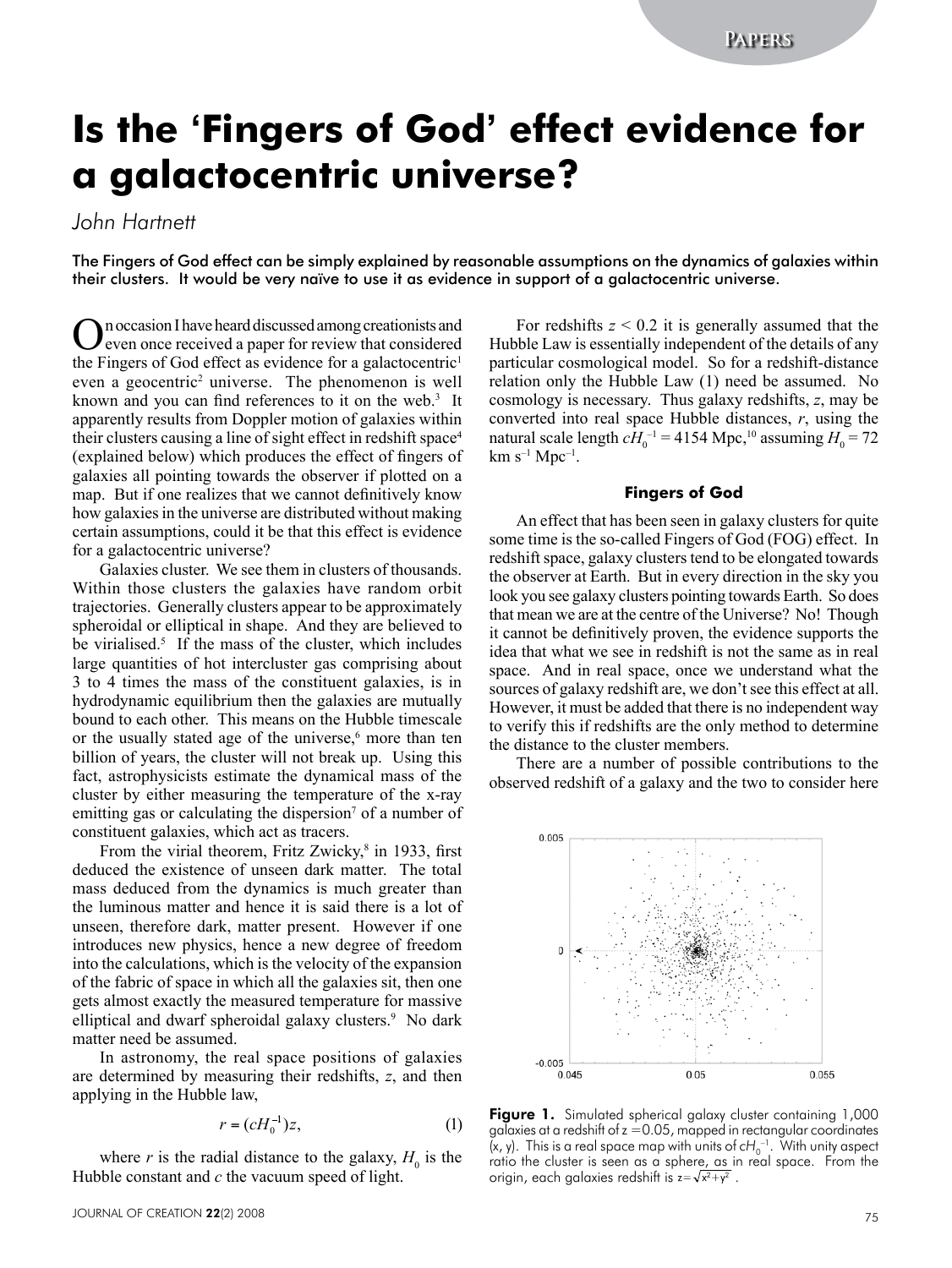are cosmological, resulting from the expansion of the fabric of space, and Doppler, resulting from the motion of the source galaxy through space. Doppler motion is expected for all members of a galaxy cluster. Besides this, it is expected, if the cluster is a single gravitationally bound virialised group, $<sup>11</sup>$  that there will be centre of mass motion</sup> of the cluster and this is due to cosmological expansion of the universe.

In figure 1 I have drawn a hypothetical galaxy cluster in real space, but have used units of redshift. In other words, to convert to real space distance multiply each axis by  $cH_0^{-1}$ . The arrow indicates the observer at the origin of coordinates. I have simulated a very large spherical cluster of 1,000 galaxies, represented by black dots, about 42 Mpc in diameter assuming our scale length above. The central galaxy in the cluster is located at  $z = 0.05$  or about 207 Mpc. This means the centre of mass motion has the cluster moving away from us at 5% the speed of light. This is reproduced in figure 2a.

Figures 2b and 2c then illustrate what happens if we give each galaxy in the cluster a Doppler redshift due to its orbital speed but with random trajectories around their mutual centre of mass. The best way to model the effect is by adding a random redshift component to the individual redshifts of these galaxies, which has the effect of introducing a random radial velocity component. Since we can only see the radial component of any Doppler velocity arising from real motion within the galaxy cluster, this additional component will be either positive—a redshift (motion away from the observer) or negative—a blueshift (motion toward the observer). If the motion is transverse to the observer's line of sight then the additional component is zero.

Figures 2b and 2c are effectively redshift space maps with but plotted in rectangular coordinates with redshift  $z = \sqrt{x^2 + y^2}$ . Because the Doppler velocities add to the total redshift of the source galaxy but not to its cosmological distance it helpful to view these figures as redshift space. We would incorrectly conclude this is real space if the additional component was not corrected for.

In the case of figure 2b, I have added an orbital velocity of  $1,500 \text{ km s}^{-1}$ , which is very large for a cluster. They typically have x-ray temperatures of 4 to 7 keV or dispersion<sup>12</sup> velocities of around 700 km  $s^{-1}$ . In redshift space you can see that this addition of a Doppler component distorts the map—elongates the cluster like a finger pointing towards the observer at the origin. In real space the cluster would still look like it does in figure 1. Only the galaxies have motion around their mutual centre of mass.

To really exaggerate this in figure 2c, I have added an orbital velocity of  $15,000 \text{ km s}^{-1}$ , which is more typical of cosmological expansion than peculiar Doppler motion. In this case the FOG points back and meets the origin. Of course this is deliberately exaggerated for effect. This is what is seen in redshift space, but if the interpretation is correct all that would be seen in real space is in figure 1 and 2a.



**Figure 2.** (a) Figure 1 reproduced but including the origin. (b) Map of the same galaxy as figure 1 but with addition of an orbital velocity of 1,500 km s-1 to constituent galaxies. (c) Map of the same galaxy as figure 1 but with addition of an orbital velocity of 15,000 km s<sup>-1</sup> to constituent galaxies. From the origin each galaxies redshift is  $z = \sqrt{x^2 + y^2}$ .

#### **Excess redshift**

Halton Arp has contended that there is evidence for an excess of redshift within cluster members when compared to the redshift of the massive central (usually elliptical) galaxy.13 He is suggesting an additional redshift component not due to Doppler motion but due to some intrinsic asyet-unknown effect. He shows a FOG effect that would result in his figure 3-11, when a spherical galaxy cluster is assumed. Based on this assumption, the fingers that stretch out, in redshift space, both blueward and redward of the centre of the cluster in figures 2b and 2c, would instead only stretch out redward or out away from the observer. If the central galaxy is correctly identified, with the least redshift of all those in the cluster, then, in redshift space, a FOG would also point to towards the observer with the massive central galaxy at the tip of the finger. Nevertheless with this interpretation there is no suggestion that the FOG would be seen in real space.

#### **SDSS Data**

From the Fifth Data Release (DR5) of the Sloan Digital Sky Survey<sup>14</sup> I sampled the data within  $\pm 2^{\circ}$  declination of the celestial equator, and plotted each galaxy in redshift space. This resulted in about 49 thousand galaxies as shown in figure 3 as a function of Right Ascension (RA) in degrees around the circle. In this map one can see large continuous clusters arcing around the centre, particularly on the left hand side. In the middle there is clearly visible the 'Great Wall'—a filament of thousands of galaxies. This map suggests concentric structure with us the observer at the centre. This appears as a 'Bull's eye' if viewed from a distance. Because it is shown as a polar plot, spherical clusters would be stretched out along great circles. These maps need to viewed in real space with rectangular coordinates to see the shape of the clusters.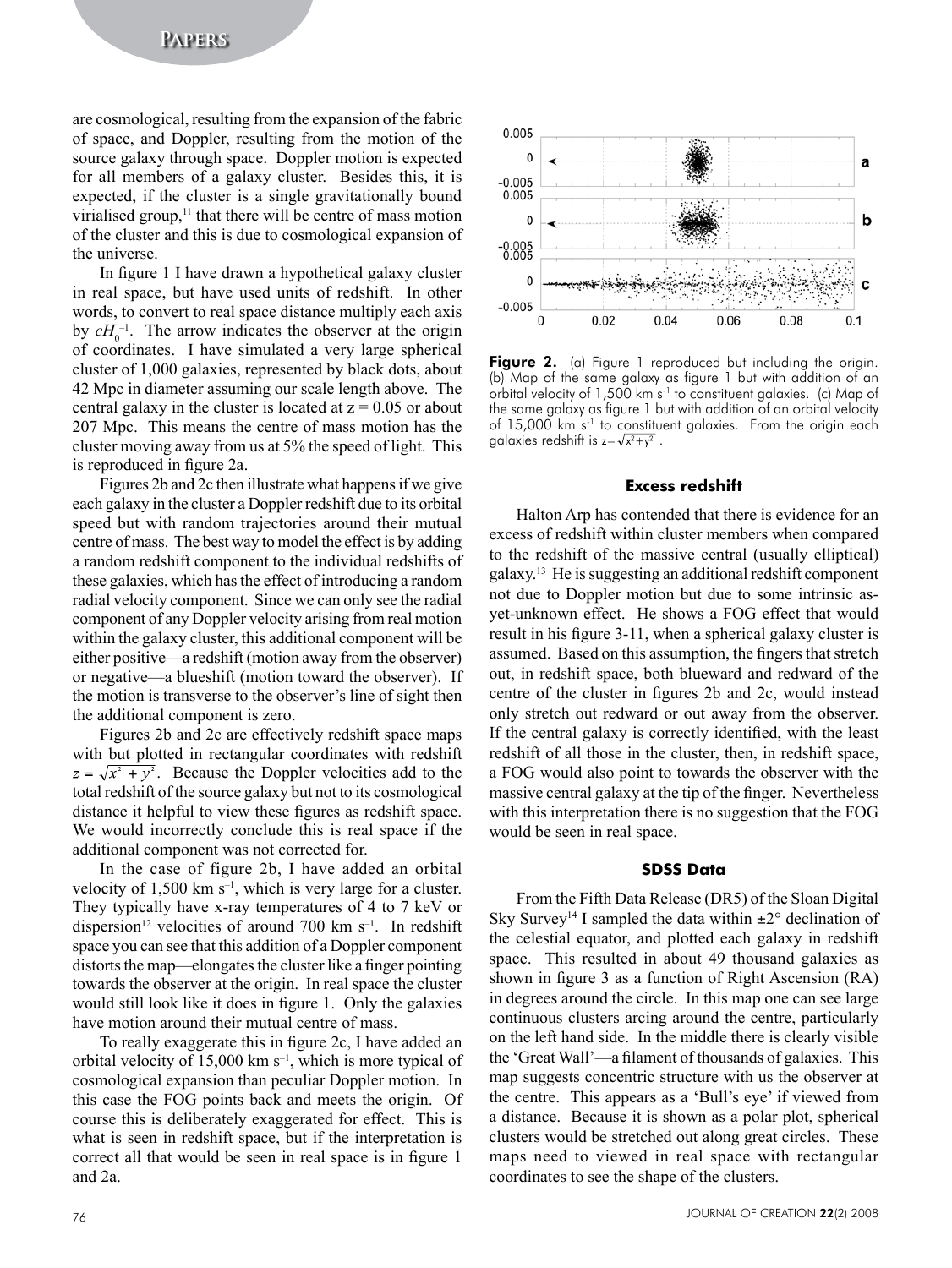

Figure 3. Polar plot, redshift space of SDSS galaxies sampled from within  $\pm 2$  degrees of the celestial equator and plotted as a function of RA. About half of the sample is shown out to  $z = 0.15$ .

This so-called 'Bull's-eye' effect<sup>15</sup> has been analysed<sup>16</sup> using *N*-body simulations, and suggested that it results from large-scale infall plus small-scale virial motion of galaxies. It is believed that these two effects can bias such determinations. It is a combination of the FOG effect which acts on small scales in addition to a much larger effect. The latter acts on much larger scales and where overdensities of galaxies occur, like at the 'Great Wall' for instance. Galaxies tend to have local motions toward the centre of such structures. These motions are not random but coherent and add or subtract to the observer's line-of-sight redshift determination. These effects preferentially distort the map in redshift space toward the observer due to the velocities of galaxies within clusters, i.e. non-cosmological redshift contributions. However the latter can only enhance, in redshift space, existing weak real space structures, *it cannot create concentric structures* centred on the Galaxy. And the FOG effect tends to smooth out the finer detailed stuctures in redshift space.

In order to model this on different scales, to the observed redshift data, additional orbital velocities for the galaxies in figure 3 are added as random redshift components  $\leq 1 \times 10^{-3}$ . (figure 4) and  $\leq 5 \times 10^{-3}$  (figure 5). These additional components represent maximum local orbital velocities of 300 km  $s^{-1}$  and 1,200 km  $s^{-1}$ , with respect to the centres of mass of their particular cluster. By comparing figure 4 with figure 3, one can see a slight FOG effect—the additional random redshift causes clusters to be elongated toward the origin of the map. And in figure 5 the effect is very strongly seen. However the very large scale *bull's-eye* pattern still appears to be present. To the eye, the FOG effect smooths out the concentric arcs of the original—reducing the fine detail.

If we bin the redshifts between  $z-\delta z/2$  and  $z+\delta z/2$ and calculate the resulting number density as a function of redshift, we get *N*(*z*), known as the *N-z* relation. This was done with a bin size  $\delta z = 10^{-3}$  and the result in shown in figure 6 as the black curve. The peaks show periodic structure above or below the expected initial increase due to increasing surface area sampled, then later a fall off as the galaxies become too dim to see. Again, after a random redshift component ≤  $5 \times 10^{-3}$  was added *N*(*z*) was calculated again and is shown in figure 6 as the dotted (grey) curve overlaid on the original. It is evident from this that the addition of random velocities has the effect of eliminating or smoothing out the finer detail in the number density. But in figure 5 it gives a striking impression when all the fingers point back to the origin.





Figure 4. Polar plot, redshift, as a function of RA, of the data from figure 3 with random additional redshift components  $≤ 1 × 10<sup>-3</sup>$ .

Figure 5. Pole plot, redshift, as a function of RA, of the data from figure 3 with random additional redshift components  $≤ 5 × 10<sup>-3</sup>$ .